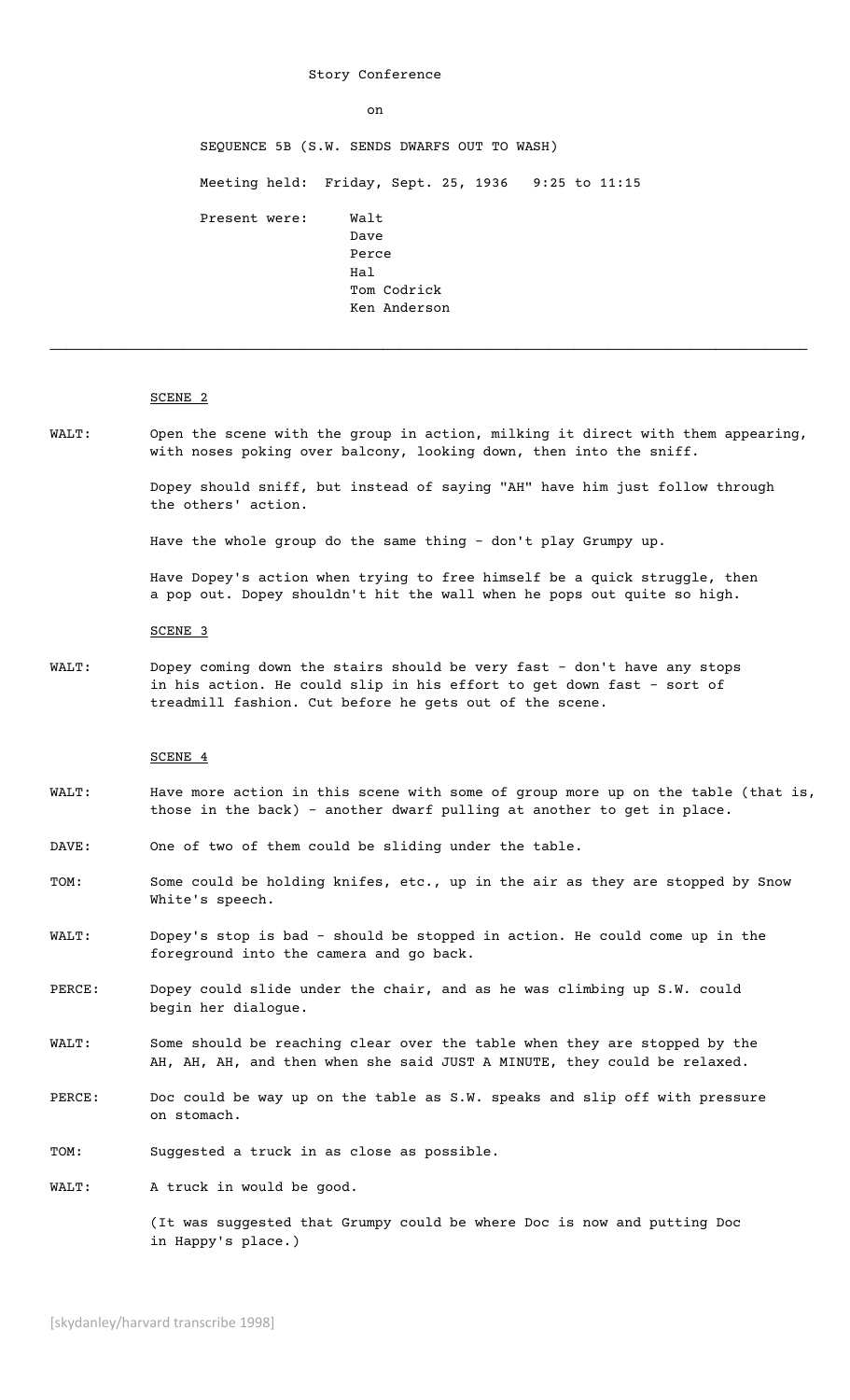# SCENE 6

They all look to each other to WASH? WASH? - then one could say WHY?; another: WHAT FOR? WE AREN'T GOING ANYWHERE; another: OH, GOSH!; another: SHE'S JUST FOOLIN'.

When one would say: WE AREN'T GOING ANYWHERE, Doc could answer NO.

PERCE: Cut to group taking S.W.'s dialogue - then cut to Grumpy saying: I KNEW THERE WAS A CATCH TO IT.

WALT: Have the whole group repeat WASH after S.W.

S.W. should not hear I KNEW THERE WAS A CATCH IN IT, but she could hear AW, SHUCKS or AW, GOSH, and WE AREN'T GOINIG ANYWHERE.

# SCENE 7

When you cut to this scene - just have a little mumbling going on.

#### SCENE 8

WALT: When you cut back to group after S.W.'s dialogue: OH, PERHAPS YOU HAVE WASHED... they will all be looking at Doc - Doc says dialogue; YES, PERHAPS WE HAVE – PERHAPS, and leave them nodding as we cut.

The table could be in this scene, cutting them about knee-high.

#### SCENE 10

WALT: After S.W.'s dialogue in Scene 9 BUT WHEN? – cut back to group again looking at Doc waiting for him to answer.

> When Doc says: LAST WEEK - he could point back with thumb - then when he gets to the dialogue: RECENTLY, he will take it big, looking at the group on the first RECENTLY and to Snow White on the second RECENTLY, the whole group joining in.

Doc would sort of slip into the word RECENTLY - then beam with surprise after saying it.

# SCENE 12

- WALT: Their walk backwards would be a slow walk, and not too large steps. (This is after dialogue of the first LET ME SEE YOUR HANDS.)
- PERCE: We can use just half the steps we now already have.
- WALT: This walk backwards would be more like someone was trapped.

Keep the camera on Doc, and Grumpy doesn't have to be shown in this scene.

#### SCENE 13

## WALT: When Doc shows hands to S.W. she could say, "WHY, DOC!"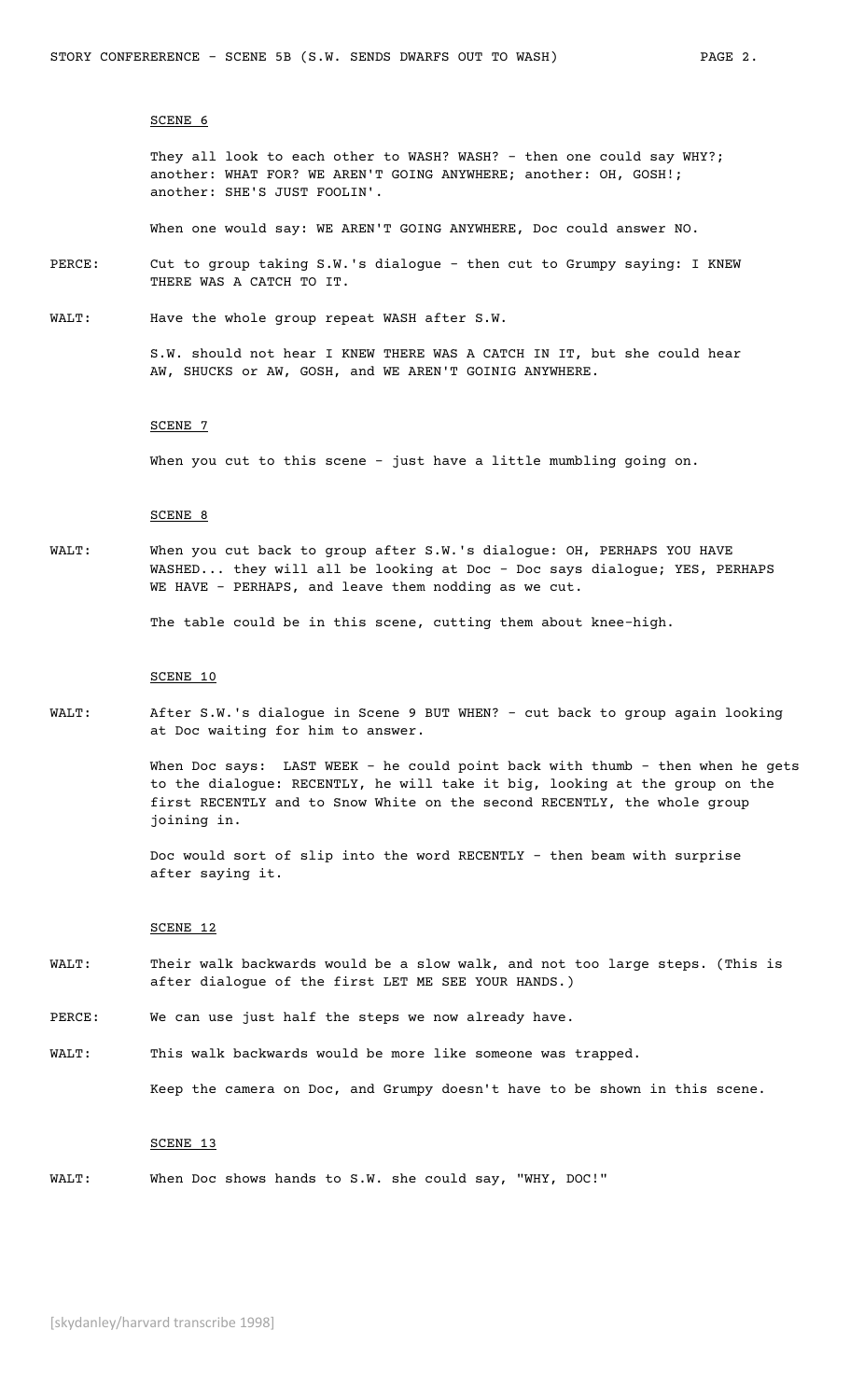SCENE 13 (cont.)

WALT: Then to Bashful she says: "I'M SURPRISED."

Snow White could say to Doc: "WHY DOC, OF ALL PERSONS." – and the dwarf next to Doc would look at Doc's hands, then S.W. would say to him: "AND YOU" as she looks at his hands she could say: "OH, MY, MY, MY!"

Snow White: "WHY, DOC. YOU, OF ALL PEOPLE."

When you pan to Sneezy, get that looking up in the air on him.

PERCE: Happy could rub hands on his hips.

WALT: Other Snow White dialogue: "WHY, THAT IS HORRIBLE" - "THAT IS TERRIBLE." building up her dialogue along so that the dwarfs will be more shamefaced as you pan along.

> (A suggestion was made not to have a straight pan, but to have a pan along in perspective - reducing the field as you go down the line, or even enlarge it as you go along.)

(There was also a suggestion of where only three would show their hands and Snow White would say: "OH, MY! THAT IS ENOUGH.", but it was later decided that a fast pan along would work better.)

- DAVE: After the business with Doc and Bashful, the pan could be fast with them just showing hands with S.W.'s dialogue continuing right through the pan, such as THEY ARE ALL DIRTY! MY, MY!
- PERCE: We have a fast pan after Doc and Bashful until we get to Dopey and Sleepy. As Dopey brings his hands out – that brings Sleepy to, and he puts his hands through his beard.
- DAVE: Start the pan with Doc more centered, then a slight pan to take in Bashful then pan through the other two characters – when you get to Dopey and Sleepy, have Dopey more centered than Sleepy.
- PERCE: We can use the TSK TSK TSK TSK TSK, that is already prescored, in Sleepy's action.
- WALT: Have Bashful awfully shame-faced during the pan.

SCENE 16 – (CUT)

### SCENE 17

- PERCE: This is a cut to Snow White saying: MARCH OUTSIDE AND WASH, OR YOU'LL NOT GETTA .... cut.
- WALT: You could have a corner of the table in back of S.W. in this scene.

# SCENE 18

Get a take on Doc as S.W. finishes: BITE TO EAT – looking around to other fellows. Don't have Doc do the "come on" action, instead have him backstep and start to go toward the door.

PERCE: There is no reason for a close up of Doc - just a cut with Doc and two other Dwarfs in the field – with Doc going into his sheepish turn with the others following him.